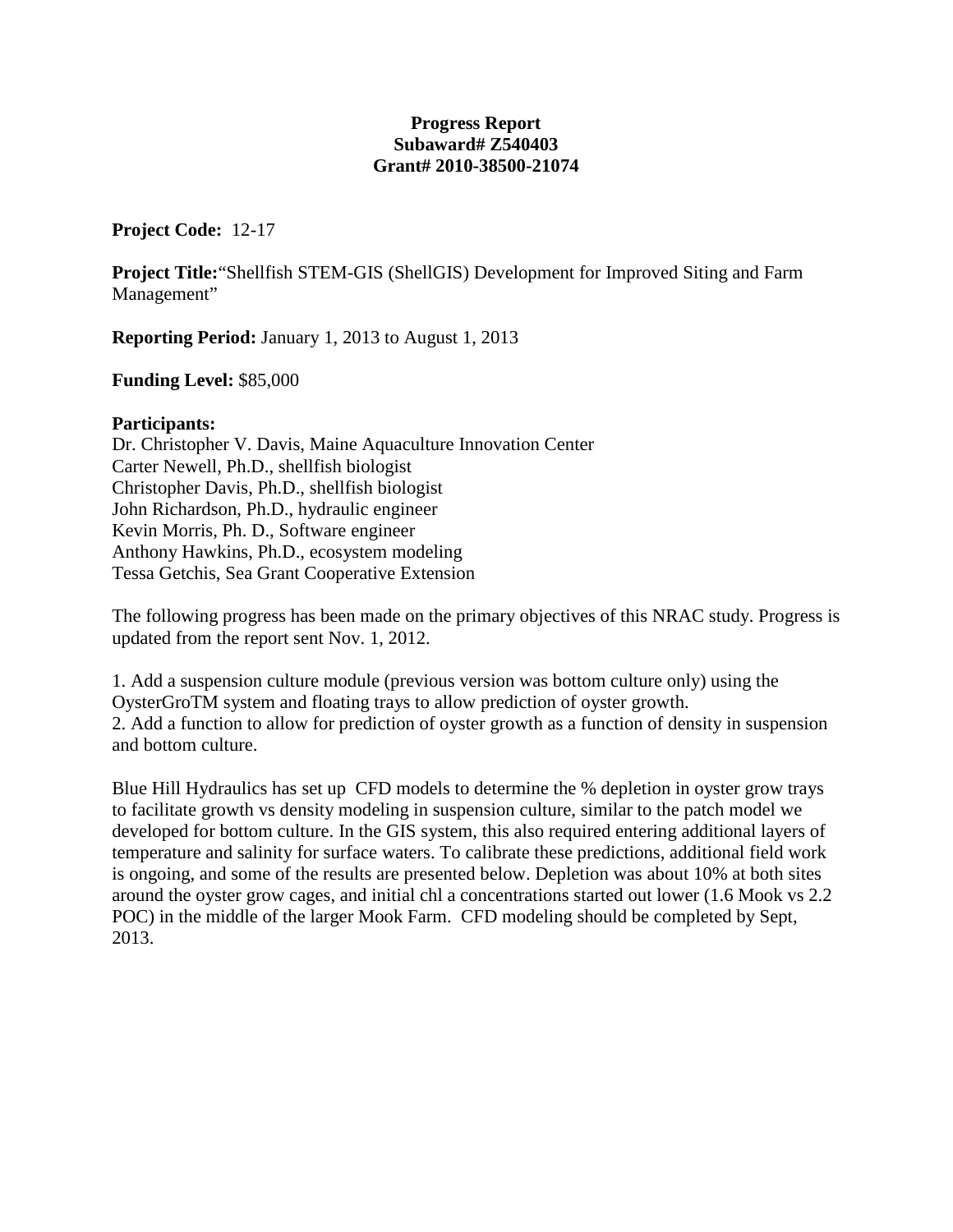

Figure 1. Depletion in the near surface water on the flood tide (POC site, Oyster Ranch)



Figure 2. Upstream at Mook Site.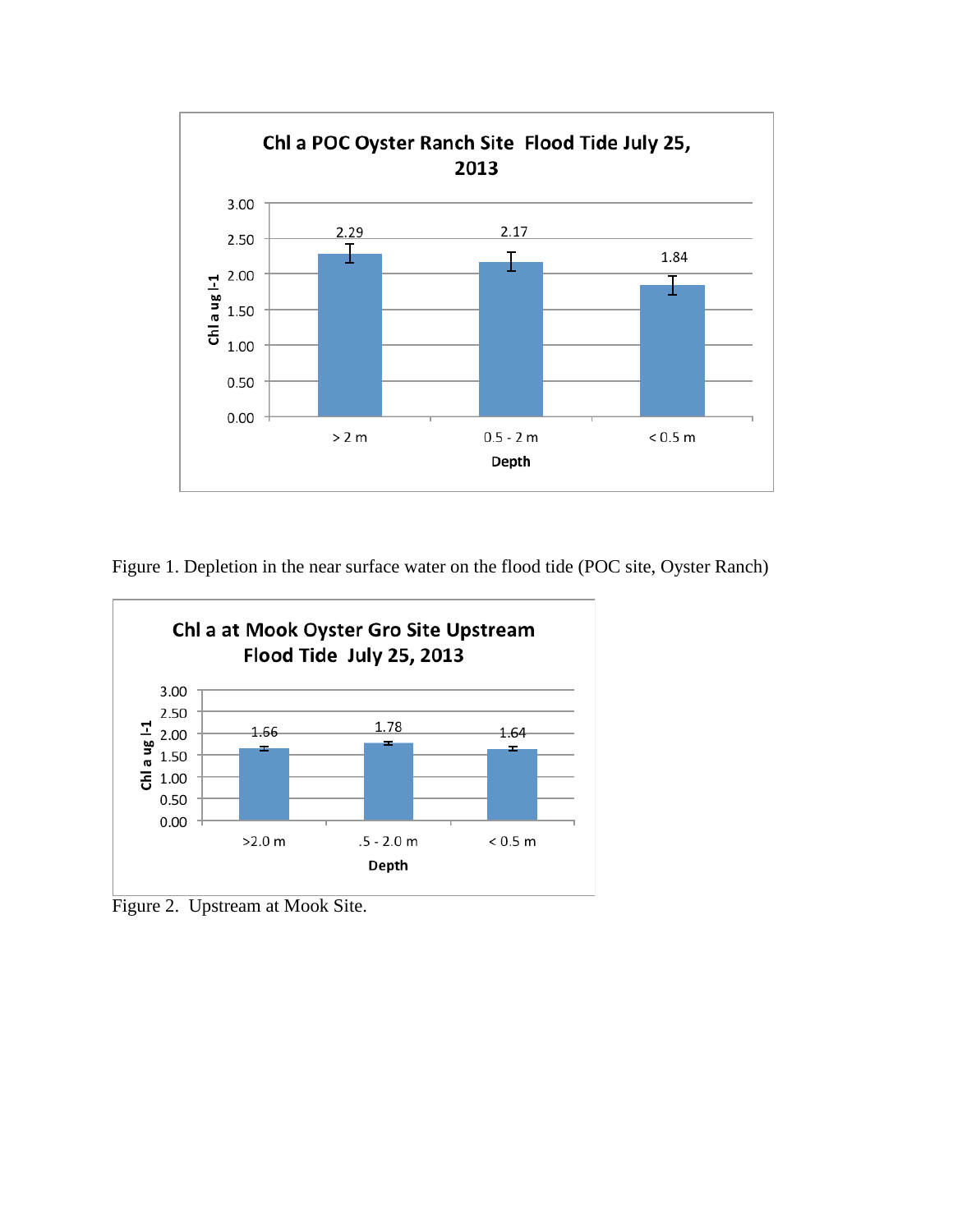

Figure 3. Middle at Mook site (20 cages down 50 cage line).



Figure 4. End at Mook site (50 cages down, north end).

These profiles, along with moored CTD's and current meter deployment will continue in August, 2013. In addition, field data on the effects of density on growth in oyster ranch trays on the POC site, and SHELLSIM model validation (oyster growth vs growth driver data collected June – Sept, 2013) is on-going.

3. Conduct a sensitivity analysis of natural inter-annual variations in weather and associated water quality parameters (temperature, salinity, food concentration and food quality) on oyster growth.. This has been performed and the sensitivity of oyster growth to variations in temperature and salinity is an expert layer of the GIS. We have also determined that Chl a, TPM and SPM can predict oyster growth adequately without POC and PON.

4. Add a function to allow prediction of oyster growth as a function of inter-annual variations. (see number 3 above). Note: due to the effect of water temperature on oyster clearance rates, their growth is especially sensitive to temperature). This has been incorporated into the GIS system.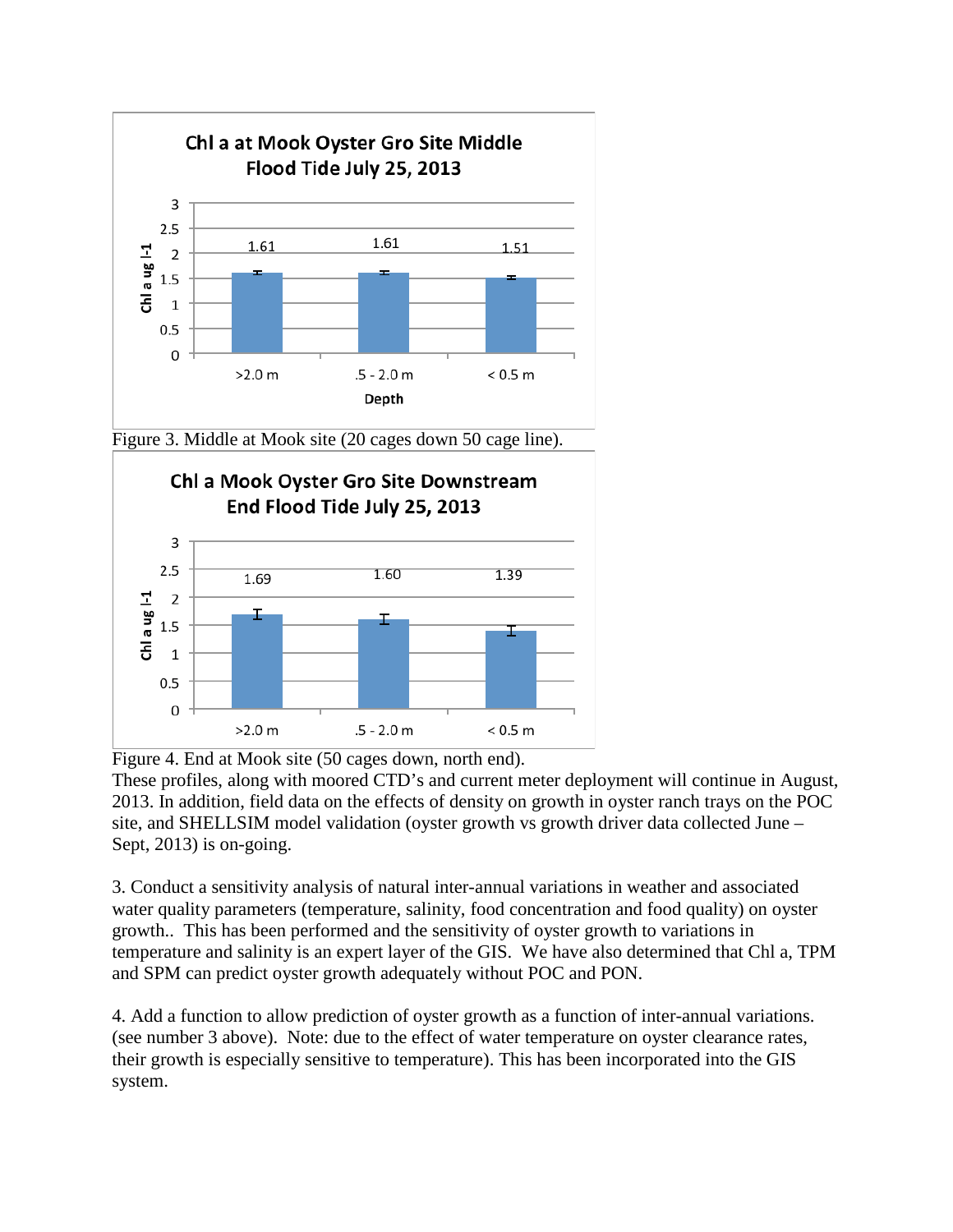5. Develop an economic modeling tool for oyster growers showing tradeoffs between stocking density, time to harvestable size and associated yield. At our February meeting in Nashville, we developed user screens and input and output parameters for the economic model. In addition, the output graphs are being simplified for interpretation.

6. Integrate into the software publicly available GIS layers depicting other marine-dependent uses, living marine resources and habitats, and environmental data which can be used as a decision making tool. Data from the upper Damariscotta River were supplied in GIS format and integrated into the system. The GIS specialist is providing screens which show where you can't do aquaculture (leases and pollution closures), other conflicts (navigation, intertidal zones, etc.) and overlaying them on oyster habitat where good production is possible. This portion of the project is ongoing. Dr. Kevin Morris is expected to have the layers entered by November, 2013. The approach to be used is outline here:

Using STEMgis as a decision making tool

There are two aims here. One to use decision making tools to identify the **best areas** to place new aquaculture farms given scientific data, modelling and public opinions and the second to use the tool to illustrate **how differing public or scientific opinions can affect the decision making process.** The areas in which shellfish farms are located are invariably in sites that could be used for many purposes, for example, sailing, dredging, ports etc. These different uses have different priorities for different people depending on their own personal interests. Also, it not always possible to precisely define opinions in terms of numbers that can be used in a mathematical model. We therefore propose to use a fuzzy logic  $(Zadeh, 1965)^1$  $(Zadeh, 1965)^1$  $(Zadeh, 1965)^1$  approach for these types of data. Fuzzy logic enables you to capture and use opinions such as 'map layer X has a somewhat positive affect on public acceptability' or 'map layer Y has a very low negative affect on public acceptability'. The words somewhat, very and low are terms that can be used in fuzzy mathematics and are very useful in capturing public opinion where the hard scientific facts are not available. Two similar projects that the investigators have been involved with include SimCoast which is Fuzzy Logic Rule Based Coastal Zone Management System [\(www.discoverysoftware.co.uk/SimCoast.htm\)](http://www.discoverysoftware.co.uk/SimCoast.htm) and MARA-GIS which is a fuzzy logic decision making for hazard mapping related to dredging activities [\(http://www.cefas.co.uk/media/462109/ex5766-mara-gis%20technical%20report%20r\\_2-0.pdf\)](http://www.cefas.co.uk/media/462109/ex5766-mara-gis%20technical%20report%20r_2-0.pdf).

There will be many map layers included in this study which will help to define public opinion including:

Existing lease/franchise/grant sites Shellfish classification areas Shoreline access points (if available) or marinas Chl a, HAB charts (if available through state or citizen monitoring efforts)

Protected/threatened habitats (states usually have something like this or a general species SAV coverage)

 <sup>1</sup> Zadeh, L. A. 1965 Fuzzy Sets. Information and Control 8:338-353.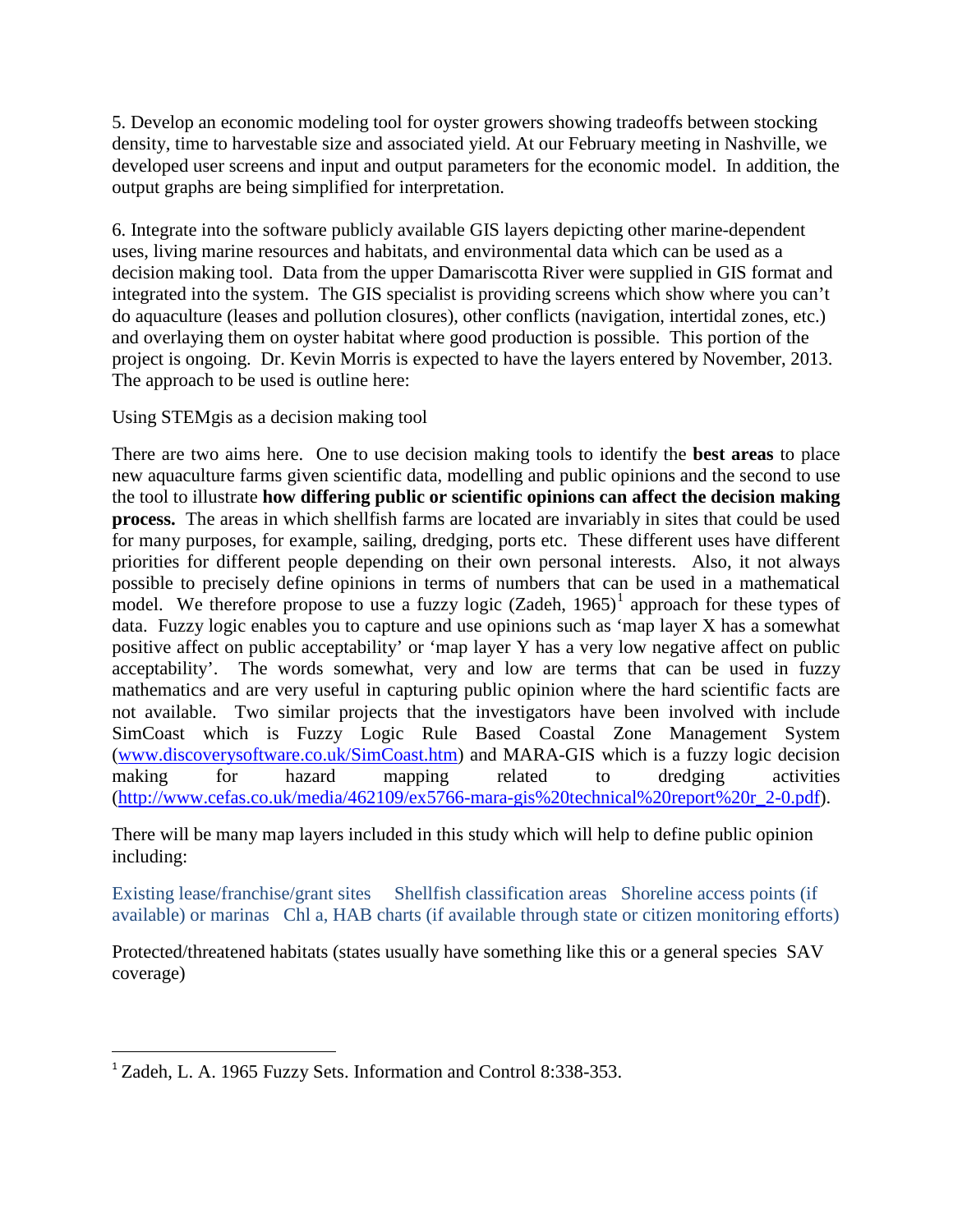Other layers that will help to define the best areas for shellfish farms will be derived from the ShellSIM model in STEMgis and will include Shellfish growth, profitability and environmental factors. Even these data have a related 'fuzziness' in terms of the uncertainty that are found in all modelling techniques and of course in terms of the relevant important of each factor. For example, should the environmental benefits outweigh profitability or vice versa. Different people will have different views on this. In order to capture these differing opinions this projects will initially derive the 'fuzzy logic rules' from all investigators in the project and then gather similar rules from stakeholder meetings and to not only those involved in the aquaculture industry but also other users of river and coast.

Each map layer can have a number of associated rules or opinions. In order to produce an answer to a question such as 'where is the best place to locate an aquaculture farm' these layers and rules need to be combined. This will be done using SimCoast in conjunction with STEMgis. STEMgis will produce the unions and intersections of each map layer spatially and feed these through to SimCoast so that the rules at each intersection pass through its inference engine. This will then produce a gradational confidence map showing values from -1 (i.e. strong negative) to 1 (i.e. strong positive) in answer to the question posed, e.g. best place to locate a farm. All of this complicated procedure will of course be hidden from the user. This project will show results from a wide range of differing opinions and show how these can have great effects on the outcome of such a confidence map. It will also provide a very simple user interface so that users can quickly change their opinions relating to certain parameters (for example environment versus profitability) and see the results change on the map.

7. Develop a large-scale food depletion module to examine the interaction between oyster farms upstream or downstream (i.e. hydraulic zone of influence). At the Nashville meeting, the group developed output functions for this result, and determined how the bottom patch model and the surface tray model results3 3 will be used via a mixing program similar to Cormix by BHH. This work is ongoing and is being calibrated with the field data collected in August, 2013.

8. Investigate the relative impact of different environmental variables on oyster growth with the purpose of reducing the cost of collecting site specific hydrodynamics and water quality data for individual culture locations. See # 3 above. Work by Dr. Hawkins has also determined that in some areas, Chl a alone is sufficient for predicting oyster growth. Since POM/TPM is the most expensive water quality parameter to collect, it might be possible to measure temp, sal, chl a and oyster growth and back out the expected POM/TPM measure if monthly growth measures were made. Ultimately the development of a low coast coastal monitoring buoy for temp, sal, and Chl a would allow for good spatial coverage for the GIS system and wider application in the region. This concept has been developed in a U Maine/UNE EPSCoR proposal for \$20 million submitted to NSF in August, 2013 with Newell as a co-investigator.

9. Create a user interface which answers frequently asked questions from growers. Through the suggestions of Tessa Getchis, we totally changed the user interface and simplified it to allow for a logical and straightforward progression from choice of species, choice of culture technique, management strategies and expert options. These changes will significantly improve the utility of the system for extension agents and growers. A Powerpoint presentation given by Getchis was presented at a meeting of extension agents, and is attached.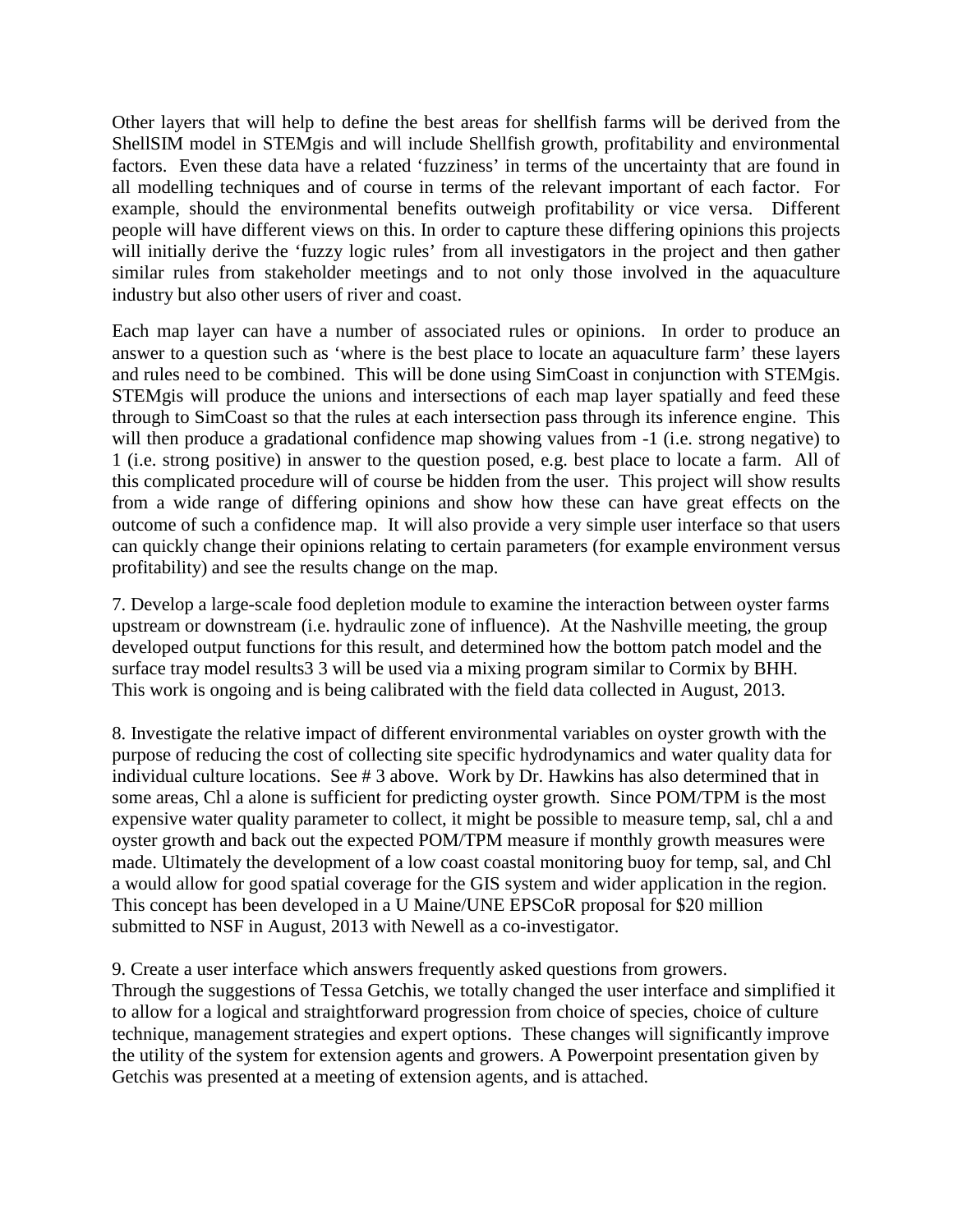10. Develop and deliver 20 minute outreach presentations for both scientific and trade meetings. Dr. Newell presented talks on the project at NACE (December) as well as a 1.5 hour workshop there, and a talk at NSA/WAS in Nashville (Feb 2013). In addition, posters and talks were presented at the WAS meeting in Prague (2012) and a poster at the NSA/WAS meeting on ShellGIS. A presentation will be made at the November, 2013 Aquaculture Conference in the Canary Islands.

11. Host a focus group meeting with key industry and resource management officials to conduct beta-testing of the model. Beyond the workshop at NACE, meetings are planned when the project is completed (early 2014).

12. Host a technology transfer workshop for the Northeast Aquaculture Extension Network. Next year's meeting will feature a training workshop on the GIS.

13. Develop a NRAC fact sheet on the use of ShellGIS. Being worked on by the group and led by Tessa Getchis.

14. A publication (World Aquaculture Society Magazine) of our SHELLGIS program is coming out soon (in press). The article is attached.

Expected completion of all objectives (field work and modeling and GIS final form) through December, 2013 with presentation to extension by March, 2014 in a final workshop.

Attachments: Aquaculture conference abstract (accepted) Powerpoint for NE Extension meeting WAS paper submitted

Attachment 1: Aquaculture Conference Nov. 2013 **Title:** 

**Applications of SHELLGIS: the intersection between biophysical factors, shellfish production capacity, and societal priorities**

## **Authors & affiliations:**

*Newell, C.R., Pemaquid Oyster Company, UNE Marine Science Center,A.J.S. Hawkins, Plymouth Marine Laboratory, K.Morris, Discovery Software, J. Richardson, Blue Hill Hydraulics, C. Davis, Maine Aquaculture Innovation Center, T. Getchis, University of Connecticut*